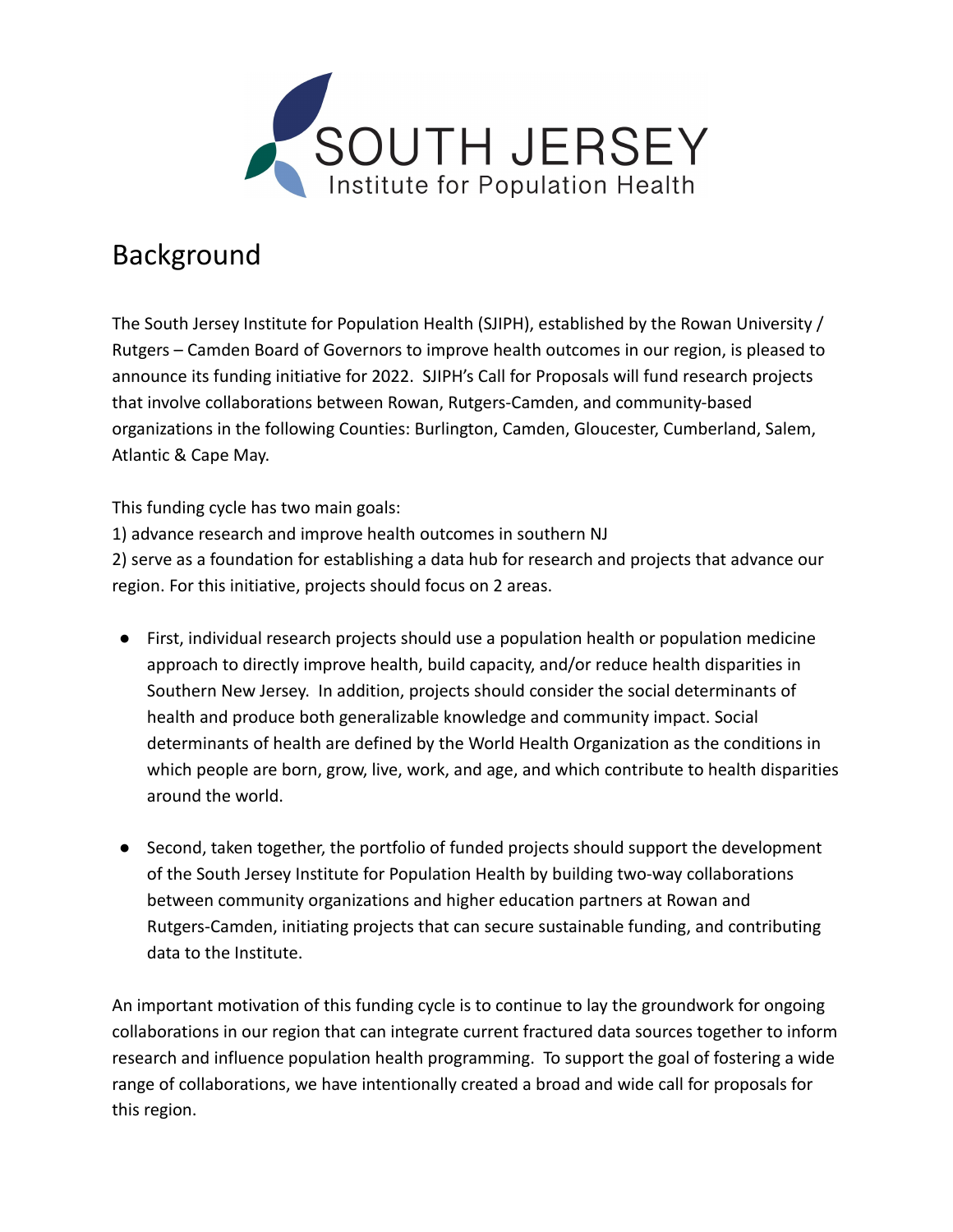## Process

**Overview.** The funding process is iterative. Prospective grantees first submit a brief letter of intent by June 27, 2022. After initial review, some applicants will be invited to a day-long sandbox meeting where applicants will meet colleagues across the region and partner with facilitators to improve funding proposals. Final proposals will be due by November 18, 2022, with funding decisions made by mid-December 2022.

**LOIs.** Prospective grantees should submit a short letter-of-intent by June 27, 2022 at the website [\(www.sjiph.org](http://www.sjiph.org)). The submission portal on this website will open on June 1st. The Letter-Of-Intent submission portal asks prospective grantees to answer questions in the following areas: (1) content of research idea; (2) collaborative team; (3) data sharing; (4) impact; (5) sustainability; (6) budget. More details are below.

**Sandbox Meeting:** Teams selected from the LOIs should plan to attend the Sandbox Meeting at the Joint Health Sciences Building on Friday, October 14, 2022. The Sandbox Meeting will serve three purposes: (a) clearly communicate to potential grantees the goals of the research funding; (b) bring researchers with related interests and complementary skills together; (c) produce, during the meeting, proposal outlines that can be guided to full research proposals. At the sandbox meeting, prospective grantees will participate in planning sessions organized by clusters of interest, skills, and data ideas. Each cluster will include a facilitator provided by SJIPH. During the sandbox meeting, facilitators and potential grantees will develop proposal outlines. The goal is a collaborative rather than competitive environment.

**Final proposals:** Final proposals will be due on November 18, 2022 and will also be submitted on the application portal. Applicants will be asked to provide more detailed responses to the same questions asked in the letter-of-intent process.

**Funding decisions.** Final funding decisions will be made by mid-December 2022. Funding will be released by mid-February 2023, and projects are anticipated to last 1 year.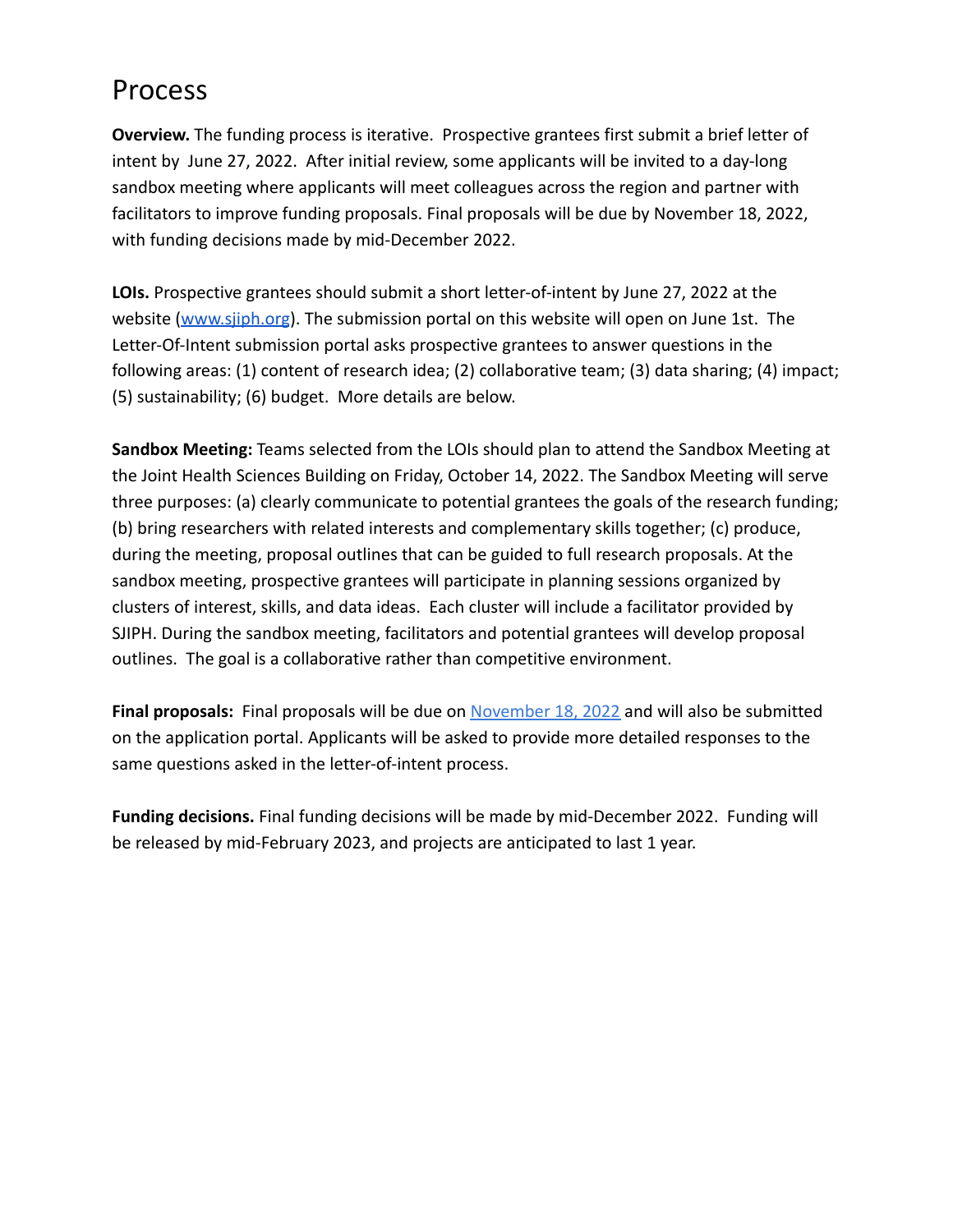## Proposal Review

Projects (both letters-of-intent and final proposals) will be evaluated by a reviewing committee on how well they meet the RFP goals in: (1) content; (2) collaboration; (3) data sharing; (4) impact; (5) sustainability; (6) budgeting.

#### **1. Content**

**Application question**: What is your project idea? **Instructions:** 250 word limit. Briefly outline your project idea. The proposal must identify the specific priority population(s) under study and address the goals of the funding initiative as described in the Background Section. Please see [www.sjiph.org](http://www.sjiph.org) for the overall mission of SJIPH and its overall interest areas. **Evaluation criteria:** Does the project employ a population health or population medicine approach to directly improve health, build capacity, and/or reduce health disparities in Southern New Jersey. Does it focus on COVID-19 related impacts or disparities and consider the social determinants of health? Does the project focus clearly on a population?

#### **2. Collaboration**:

**Application question:** Application question: Who is your collaborative team? Instructions: Please list each primary member of your collaborative team. Include email contact information and either attach or include a link to evidence of qualifications for the collaborative team. (For faculty, this might be a CV; for community partners, this could include a link to the organization's website). Primary members include those involved in proposal design. Secondary members (those who might be involved with project implementation) do not need to be mentioned. Teams will also indicate if they are new or established teams (see below) Evaluation criteria: Priority will be given to projects that include representation from Rowan, Rutgers-Camden, and members of the population covered by the project idea. Community organizations serving the population count as community members. All projects must include academic and community partners. Do team members have the expertise needed to complete the project?

#### **3. Data sharing**:

**Application question**: What data will your project produce that can be shared with the South Jersey Institute for Population Health? **Instructions:** 200 word limit. Please describe what data your project might produce and how this data could be leveraged by others to improve health, build capacity, and/or reduce health disparities. **Evaluation criteria:** Will the project include data to support the long-term goals of the South Jersey Institute for Population Health to integrate fractured data, inform research, influence population health programming in the region and become a valuable public resource? Note: For those who are unsure about data sharing, help will be provided at the Sandbox Meeting.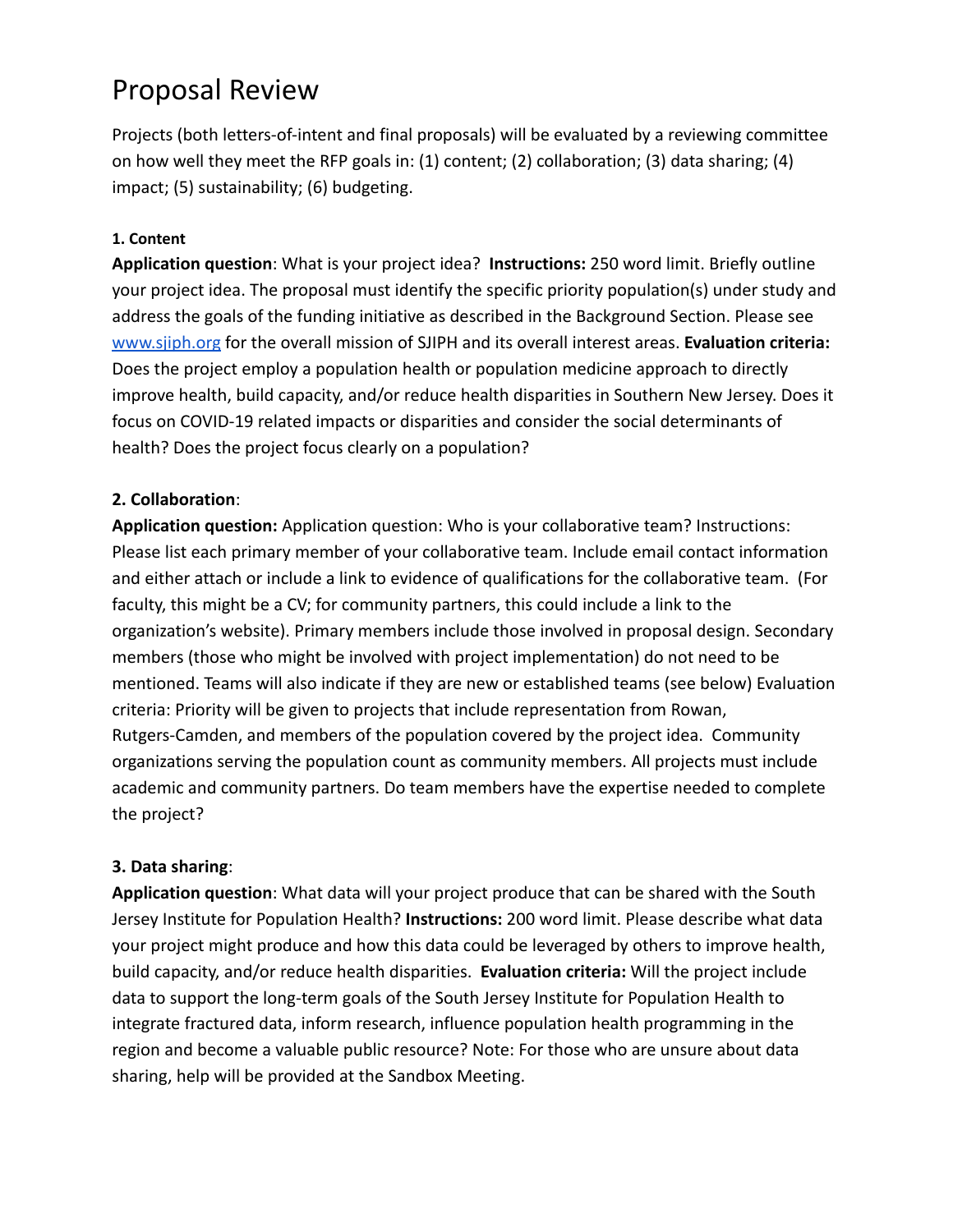#### **4. Impact:**

**Application question**: What academic impact will your project have? What community impact will your project have? **Instructions:** Briefly describe the possible academic and community impacts of your project. **Evaluation:** Will the project produce scholarly products (such as papers?) Will the project impact the community? How?

#### **5. Sustainability**:

**Application question:** How can this project lead to future funding? **Instructions:** Provide ideas about how the project can be sustained over time. Possible sources of funding could include foundations, governments, or state and federal funding agencies. If the project is a smaller, clearly-defined project, then explain how results from this project could serve as the basis for other projects. If known, provide specific funding mechanisms. (E.g. "NSF Smart and Connected Communities" is better than "NSF"). **Evaluation:** Is the project sustainable? How likely is the project to secure future funding?

#### **6. Budget**

**Application question:** Please upload a draft budget on the budget template listed below. **Instructions**: Upload a budget for the project that takes into account allowable and non-allowable expenses. **Evaluation:** Does the budget fit with the scope of the proposed project? Is the budget consistent with the guidelines?

## Additional Proposal Considerations

### New and Established Partnerships

An important goal of this funding cycle is to build capacity for ongoing collaborative research. Some prospective grantees will be part of teams newly formed to address this call for proposals, while other teams will be established. Newer teams will likely require more technical assistance and help, whereas established teams may develop significant funding proposals on their own. Prospective grantees should indicate whether they are part of a newly formed or established team, and the review process will aim to fund both types of teams. Established teams will likely have stronger initial proposals, but we run the risk of perpetuating the disparities we seek to eliminate if we only fund groups with sufficient capacity and resources to do this work on their own. We also inadvertently disadvantage newer groups from forming, and this may inhibit new areas of interest and research in new populations. For the purposes of this cycle, "established" "established" teams have a track record of working together to secure funding, while "new" teams are those that have desire and motivation to work together, but have not previously had the capacity to secure funding.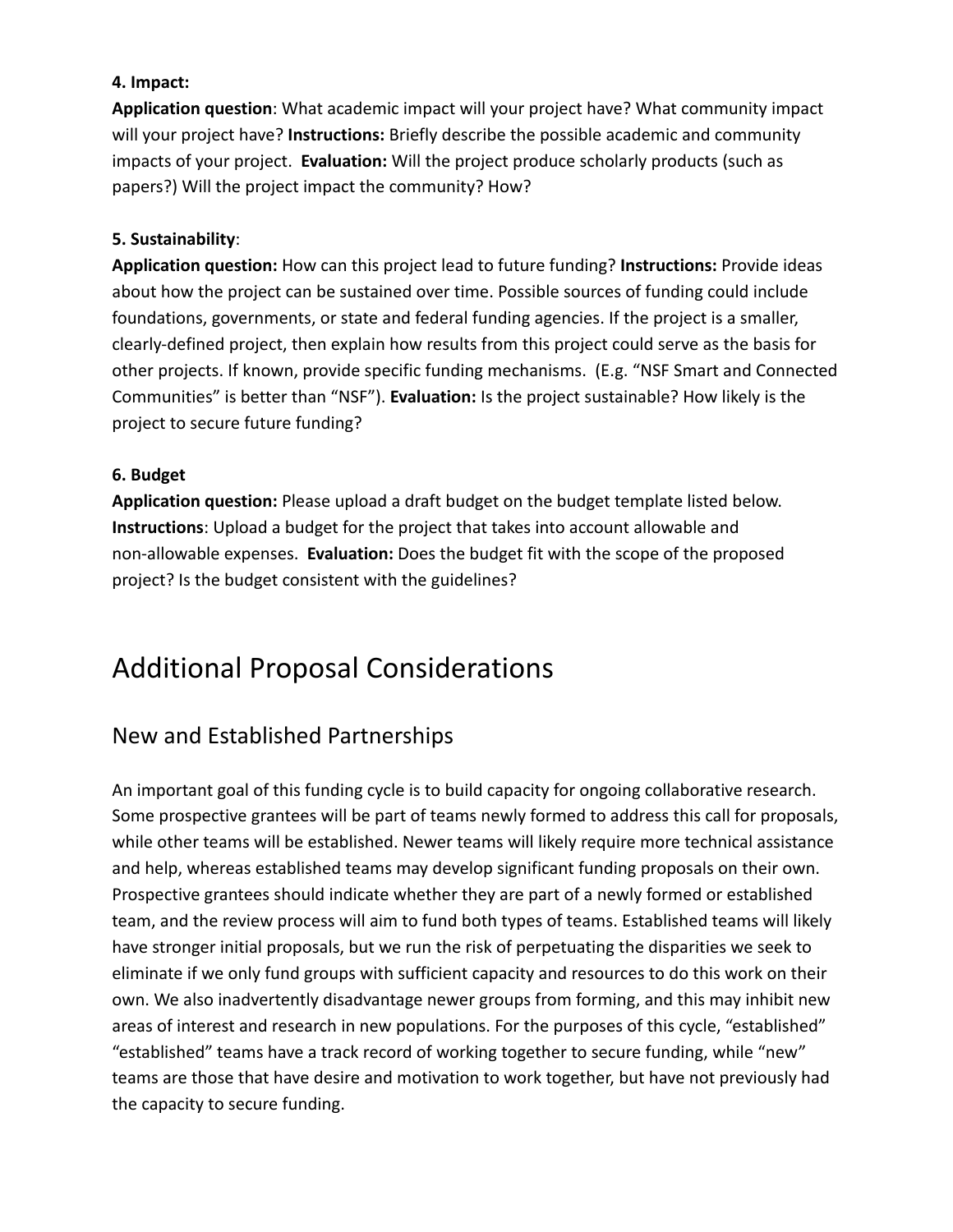### Portfolio of Projects

The call for proposals is broad, and we recognize that creating a sustainable institute will require a diversity of projects. In addition to traditional research projects, prospective grantees are encouraged to consider additional types of projects, such as: (a) projects that include the gathering, interpretation, and/or dissemination of South Jersey data to relevant stakeholders, including academic audiences, community organizations, community members, health care providers, policy makers, and funders. Data that support clear action around health and health disparities in South Jersey are particularly encouraged; (b) projects that focus on capacity building or relationship development between different stakeholders in health (community members, community organizations, health care systems, health care providers, researchers); (c) projects that implement or evaluate plans to reduce health disparities; (d) projects that focus on the development of the data infrastructure needed to support the South Jersey Institute for Population Health.

### Previous Awardees

Previous awardees are welcome to apply to Cycle 2 funding if the following two conditions are met: (1) The Cycle 2 project must be distinct and different from the Cycle 1 project; (2) Teams must demonstrate significant progress on their Cycle 1 projects.

### Budgeting

Funding for cycle 2 will consist of two distinct budgeting tracks.

**Track 1** will consist of up to 12 projects funded at \$25,000 for a total of up to \$300,000. All project teams are eligible for Track 1 funding.

**Track 2** will consist of 2-4 projects funded between \$50,000 - \$100,000 for a total of up to \$200,000. Only established project teams with preliminary data will be eligible for Track 2 funding.

All project teams will be required to submit a budget indicating the level of funding they are requesting. However, established project teams can submit a budget for both tracks, should they choose to. Projects that can identify matching funds and/or include in-kind support should be submitted. Individual budget determinations will be made by the reviewing committee. Allowable expenses include: % effort for PI/Co-PI ( no individual person receiving more than 20% of the grant), hourly student wages, supplies, materials, equipment, mileage reimbursement for study-related travel, travel for students to attend professional conferences, software, data analysis/evaluation. Non-allowable costs to include: food (except as related to human-subjects research), equipment exceeding \$3000, and publication subvention. Indirects are capped at 10% and should be included in your budgets.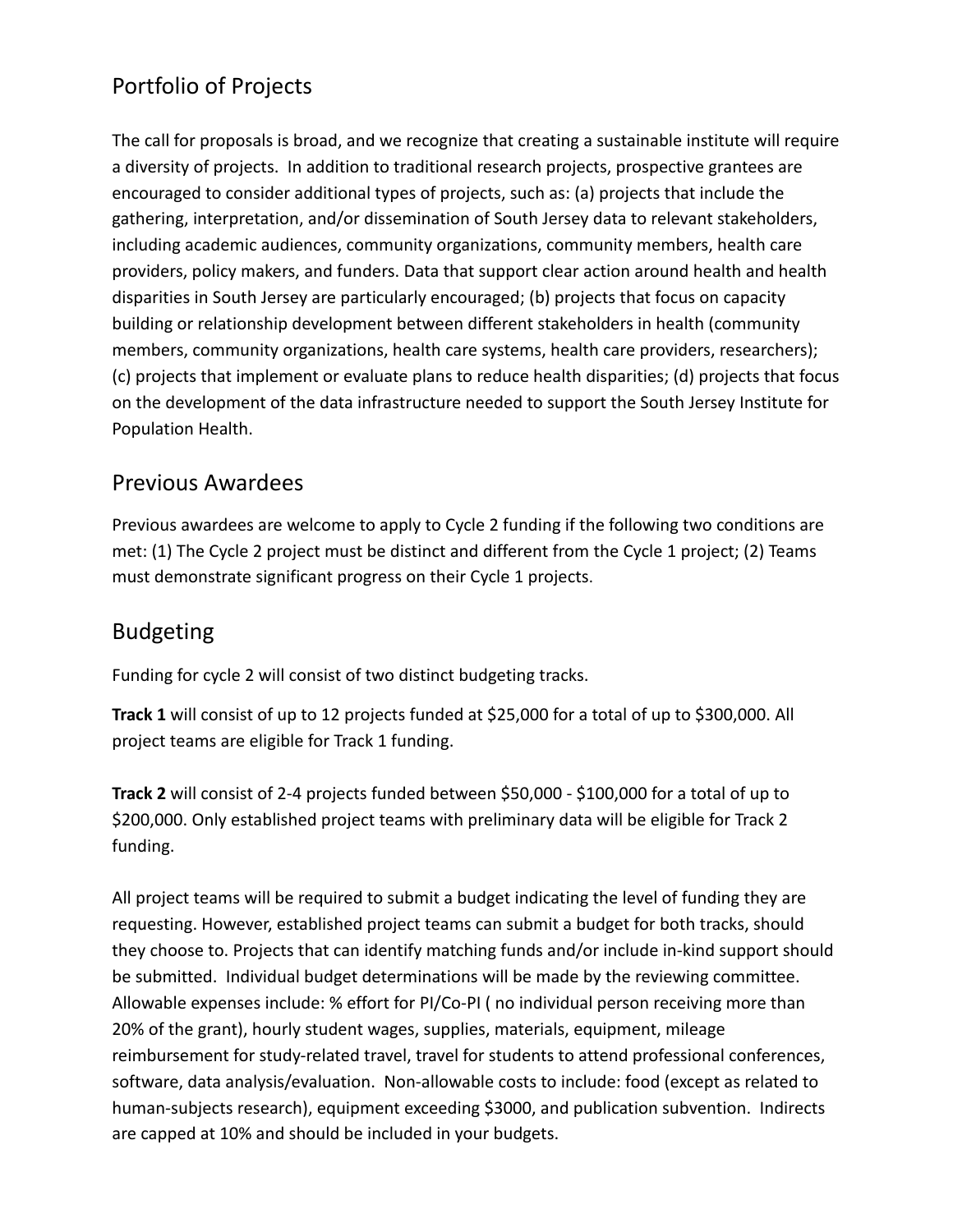# **Budget Template**

| South Jersey Institute for Population Health<br>DUE: 6/27/2022 by 5pm                 |        |               |               |               |                  |              |                        |
|---------------------------------------------------------------------------------------|--------|---------------|---------------|---------------|------------------|--------------|------------------------|
| <b>Budget TEMPLATE for Cycle 2</b>                                                    |        |               |               |               |                  |              |                        |
| <b>Project ID#</b>                                                                    |        |               |               |               |                  |              |                        |
| Coordinating Individual:                                                              |        |               |               |               |                  |              |                        |
| Project Title:                                                                        |        |               |               |               |                  |              |                        |
| Performance Period: xx/xx/xxxx-xx/xx/xxxx (12                                         |        |               |               |               |                  |              |                        |
| months)                                                                               |        |               |               |               |                  |              |                        |
|                                                                                       |        |               |               | Year 1        |                  |              |                        |
|                                                                                       | F/B    | <b>Base</b>   | %             |               | <b>Total</b>     |              |                        |
| A. Senior/Key Person                                                                  | Rate   | <b>Salary</b> | <b>Effort</b> | <b>Fringe</b> | <b>Requested</b> | <b>Total</b> |                        |
| Coordinating Individual: xxxx xxxxx's salary<br>(NOTE**F/B Rate=Fringe Benefits rate) | 33.00% |               |               | \$0           | \$0              | \$0          |                        |
|                                                                                       | 33.00% |               |               | \$0           | \$0              | \$0          |                        |
|                                                                                       | 33.00% |               |               | \$0           | \$0              | \$0          |                        |
| A. Senior/Key Person Subtotal                                                         |        |               |               |               | \$0              | \$0          | \$0                    |
| <b>B. Other Personnel (list paid and in-kind</b>                                      | F/B    | <b>Base</b>   | %             |               | <b>Total</b>     |              |                        |
| personnel)                                                                            | Rate   | <b>Salary</b> | <b>Effort</b> | Fringe        | Requested        | <b>Total</b> |                        |
| xxx, role: salary \$100/session for X session                                         | 0.00%  |               |               | \$0           | \$0              | \$0          |                        |
| xxx xxxx, role: salary (in-kind)                                                      | 0.00%  |               |               | \$0           | \$0              | \$0          |                        |
|                                                                                       | 0.00%  |               |               | \$0           | \$0              | \$0          |                        |
|                                                                                       | 0.00%  |               |               | \$0           | \$0              | \$0          |                        |
|                                                                                       |        |               |               | \$0           | \$0              | \$0          |                        |
|                                                                                       |        |               |               | \$0           | \$0              | \$0          |                        |
|                                                                                       |        |               |               | \$0           | \$0              | \$0          |                        |
|                                                                                       |        |               |               | \$0           | \$0              | \$0          |                        |
|                                                                                       |        |               |               | \$0           | \$0              | \$0          |                        |
|                                                                                       |        |               |               | \$0           | \$0              | \$0          |                        |
|                                                                                       |        |               |               | \$0           | \$0              | \$0          |                        |
| <b>B. Other Personnel Subtotal:</b>                                                   |        |               |               |               | \$0              |              | $\frac{1}{20}$ \$0     |
|                                                                                       |        |               |               |               |                  |              |                        |
| C. Equipment                                                                          |        |               |               |               | Year 1           | <b>Total</b> |                        |
| Item example: 1 laptop computer                                                       |        |               |               |               | \$0              | \$0          |                        |
|                                                                                       |        |               |               |               |                  |              |                        |
|                                                                                       |        |               |               |               |                  |              |                        |
|                                                                                       |        |               |               |               |                  |              |                        |
| C. Equipment Subtotal:                                                                |        |               |               |               | 50               |              | $\vert \sin \vert$ \$0 |
| D. Travel                                                                             |        |               |               |               | Year 1           | <b>Total</b> |                        |
| 1. Domestic Travel Costs                                                              |        |               |               |               |                  |              |                        |
|                                                                                       |        |               |               |               | 50               | \$0          |                        |
|                                                                                       |        |               |               |               |                  |              |                        |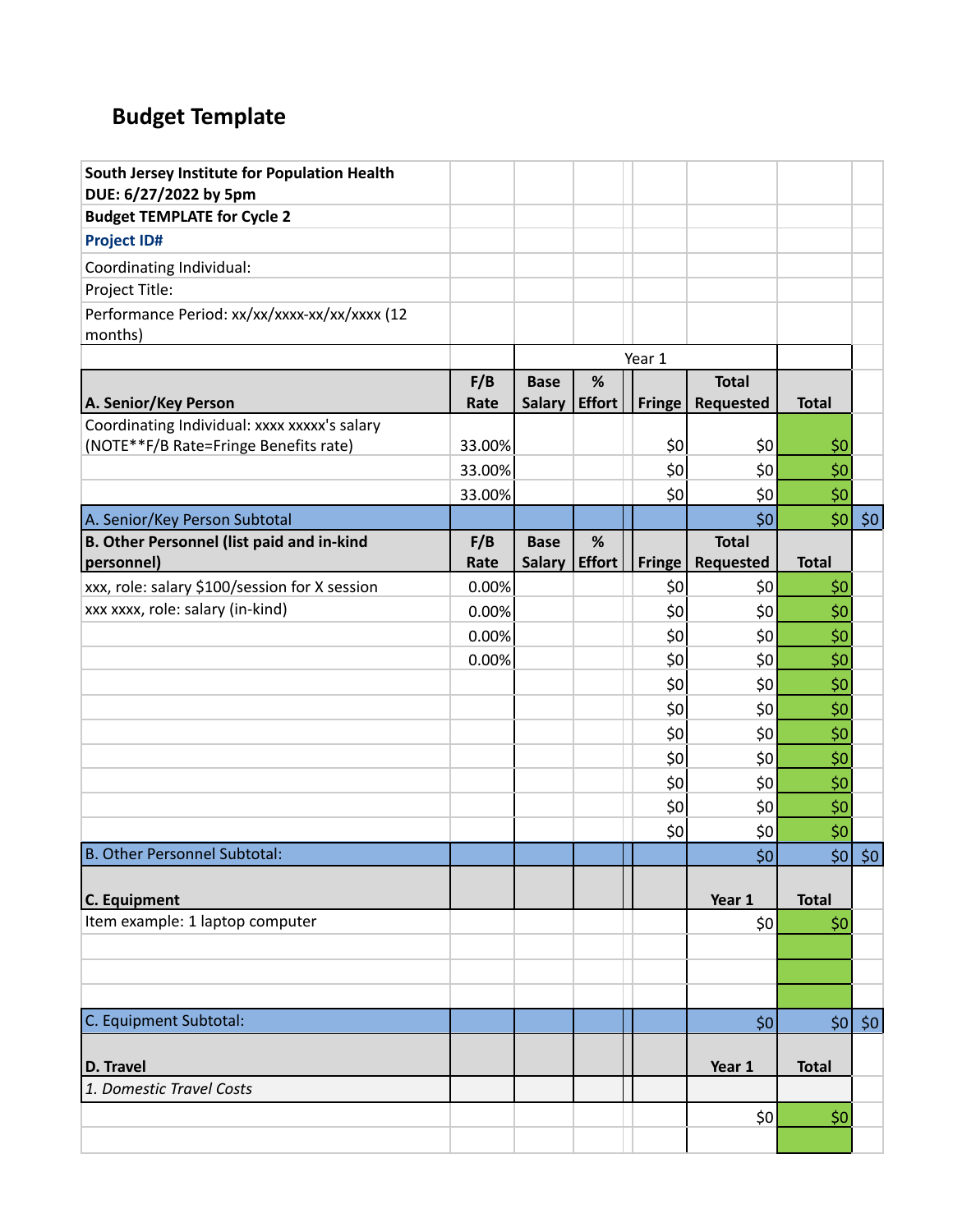| 1. Domestic Travel Costs Subtotal                                                                     |  |  | $$50$  |              | $\left 50\right $ \$0 |
|-------------------------------------------------------------------------------------------------------|--|--|--------|--------------|-----------------------|
| 2. Foreign Travel Costs                                                                               |  |  |        |              |                       |
| Item                                                                                                  |  |  | 50     | \$0          |                       |
|                                                                                                       |  |  |        |              |                       |
| 2. Foreign Travel Costs Subtotal                                                                      |  |  | $50\,$ | 50           | \$0                   |
| D. Travel Subtotal:                                                                                   |  |  | \$0\$  | 50           | $$0$$                 |
|                                                                                                       |  |  |        |              |                       |
| <b>F. Other Direct Costs</b><br>1. Materials and Supplies                                             |  |  | Year 1 | <b>Total</b> |                       |
|                                                                                                       |  |  |        |              |                       |
|                                                                                                       |  |  |        |              |                       |
|                                                                                                       |  |  |        |              |                       |
|                                                                                                       |  |  |        |              |                       |
|                                                                                                       |  |  |        |              |                       |
|                                                                                                       |  |  |        |              |                       |
|                                                                                                       |  |  |        |              |                       |
|                                                                                                       |  |  |        |              |                       |
|                                                                                                       |  |  |        |              |                       |
| 1. Materials and Supplies Subtotal                                                                    |  |  | \$0\$  |              | $\left 50\right $ \$0 |
| 2. Publication Costs                                                                                  |  |  |        |              |                       |
|                                                                                                       |  |  | 50     | \$0          |                       |
|                                                                                                       |  |  |        |              |                       |
|                                                                                                       |  |  |        |              |                       |
|                                                                                                       |  |  |        |              |                       |
|                                                                                                       |  |  |        |              |                       |
| 2. Publication Costs Subtotal                                                                         |  |  | \$0    | 50           | \$0\$                 |
| 3. Consultant Services                                                                                |  |  |        |              |                       |
|                                                                                                       |  |  | 50     | \$0          |                       |
|                                                                                                       |  |  |        |              |                       |
|                                                                                                       |  |  |        |              |                       |
|                                                                                                       |  |  |        |              |                       |
| 3. Consultant Services Subtotal                                                                       |  |  | $$50$  |              | $\left 50\right $ \$0 |
| 4. ADP/Computer Services                                                                              |  |  |        |              |                       |
|                                                                                                       |  |  |        |              |                       |
|                                                                                                       |  |  |        |              |                       |
|                                                                                                       |  |  |        |              |                       |
|                                                                                                       |  |  |        |              |                       |
| 4. ADP/Computer Services Subtotal                                                                     |  |  | \$0\$  | 50           | \$0                   |
| 5(a). Subawards/Consortium/Contractual Costs<br><\$25K (including first \$25K of larger subcontracts) |  |  |        |              |                       |
|                                                                                                       |  |  |        |              |                       |
|                                                                                                       |  |  |        |              |                       |
|                                                                                                       |  |  |        |              |                       |